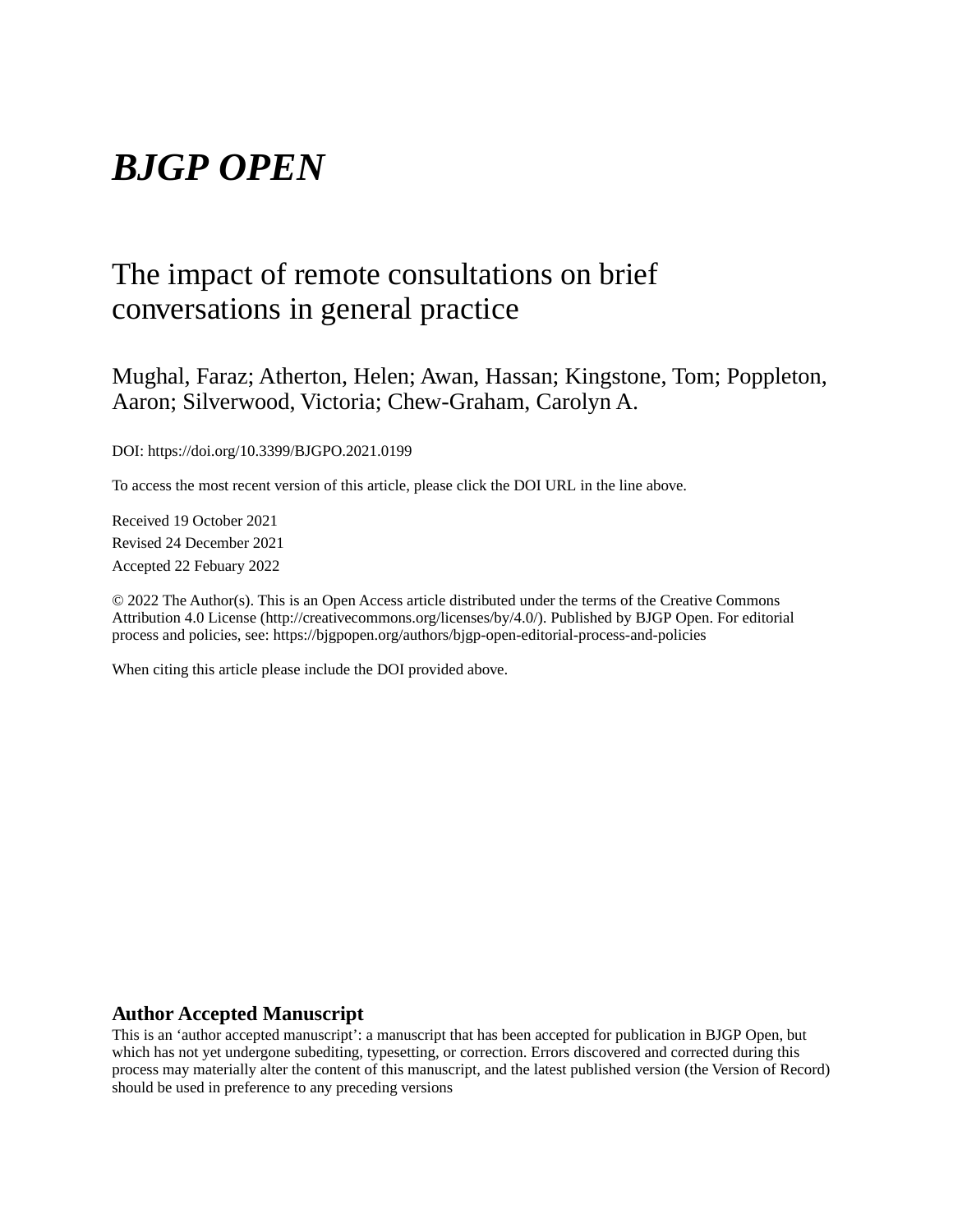#### **Title page**

Research call: telehealth

Manuscript name: the impact of remote consultations on brief conversations in general practice

Manuscript type: commentary

Authors: Mughal F, Atherton H, Awan H, Kingstone T, Poppleton A, Silverwood V, Chew-Graham CA

Corresponding author: Dr Faraz Mughal, DCH, MPhil, FRCGP, GP and NIHR Doctoral Fellow, School of Medicine, Keele University, Keele, ST5 5BG, UK. F.mughal@keele.ac.uk

Unit of Academic Primary Care, Warwick Medical School, University of Warwick, Coventry, CV4 7AL.

Associate Professor Helen Atherton, MSc, MPH, PhD, Unit of Academic Primary Care, Warwick Medical School, University of Warwick

Dr Hassan Awan, MRCGP, MSc, PGCME, FHEA, School of Medicine, Keele University, Keele, ST5 5BG, UK,

Dr Tom Kingstone, MRes, PhD, School of Medicine, Keele University, ST5 5BG, Keele, UK,

Dr Aaron Poppleton, MRCGP, MSc, MPH, School of Medicine, MPH, MRCGP Keele University, Keele, ST5 5BG, UK,

Dr Victoria Silverwood, PGCert, PGDip, MRCGP, MPhil, School of Medicine, Keele University, Keele, ST5 5BG, UK,

Professor Carolyn A Chew-Graham, MD, FRCGP, School of Medicine, Keele University, Keele, ST5 5BG, UK,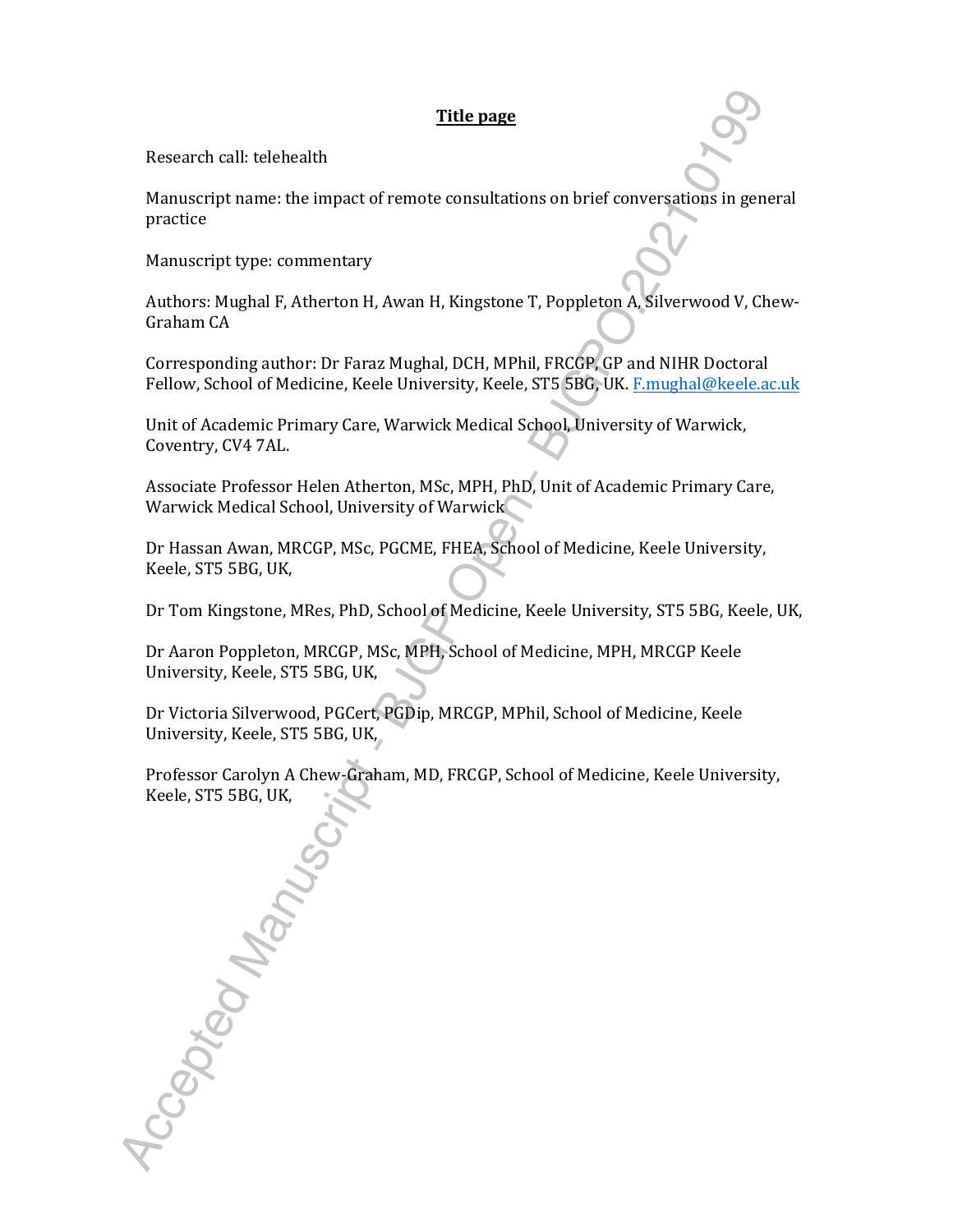#### **Background**

The consultation between the family doctor and patient is the cornerstone of general practice, supporting relationship-based care and continuity, which can improve patient outcomes.(1, 2) It enables rapport to be established and provides a setting to begin conversations on sensitive topics such as weight management in a patient with osteoarthritis, or alcohol consumption in someone with elevated liver function tests. Brief conversations in general practice are introductory enquiries or exchanges that are initiated by the general practitioner (GP), often as a stepping stone to more detailed discussions, to improve patient's capability to make positive changes for their health and wellbeing.

#### Clinical encounter with family

*FM recollects a face-to-face consultation in 2016 as a GP, where after handling the initial presenting problem of the child, he spoke to the parents about the child's diet. He discovered that the parents provided the child with fast food (chicken and chips) each day for dinner after school. The parents were not aware that this was detrimental to their child's health. FM used this disclosure to provide brief advice on the importance of a balanced diet and offered some low-cost easy to prepare alternatives.* 

Dealing with and managing the patient's presenting complaint is important, but using the opportunity to explore aspects of health promotion, **prevention**, and behaviour change is key to realising the exceptional potential of the primary care consultation.(3) Leaning on the 'Making Every Contact Count' public health initiative, GPs can use consultations to initiate brief conversations, which in turn can lead to the delivery of interventions and potentially result in long lasting benefits for patients and the NHS.(4, 5)

In a consultation with someone who is experiencing distress, GPs who utilise an open questioning style and sensitively ask about self-harm, can facilitate further discussion around self-harm and suicide and this can be life-saving.(6) In the management of obesity, language is important and seeking the permission of the patient: 'would you mind if we spoke about your weight?' for example, provides a chance for patients to share concerns or ask questions.(7) Patients perceive receiving a brief health behaviour change intervention as appropriate and helpful, especially in long term conditions, with the doctor-patient relationship the foundation of the conversation.(8)

In this commentary we discuss how the increased reliance on remote consulting, exacerbated by COVID-19, may impact on the opportunity for brief conversations in general practice globally; and outline implications for clinical practice and policy, and suggestions for future research.

#### **Remote consulting and COVID-19**

The delivery of general practice consultations across countries has changed substantially because of COVID-19.(9, 10) Many countries increased their use of remote consultations (telephone, video, email, and other forms of internet communication) to continue to provide essential primary care services while mitigating the risk of COVID-19 in staff and **patients**.(10) In England across one clinical commissioning group there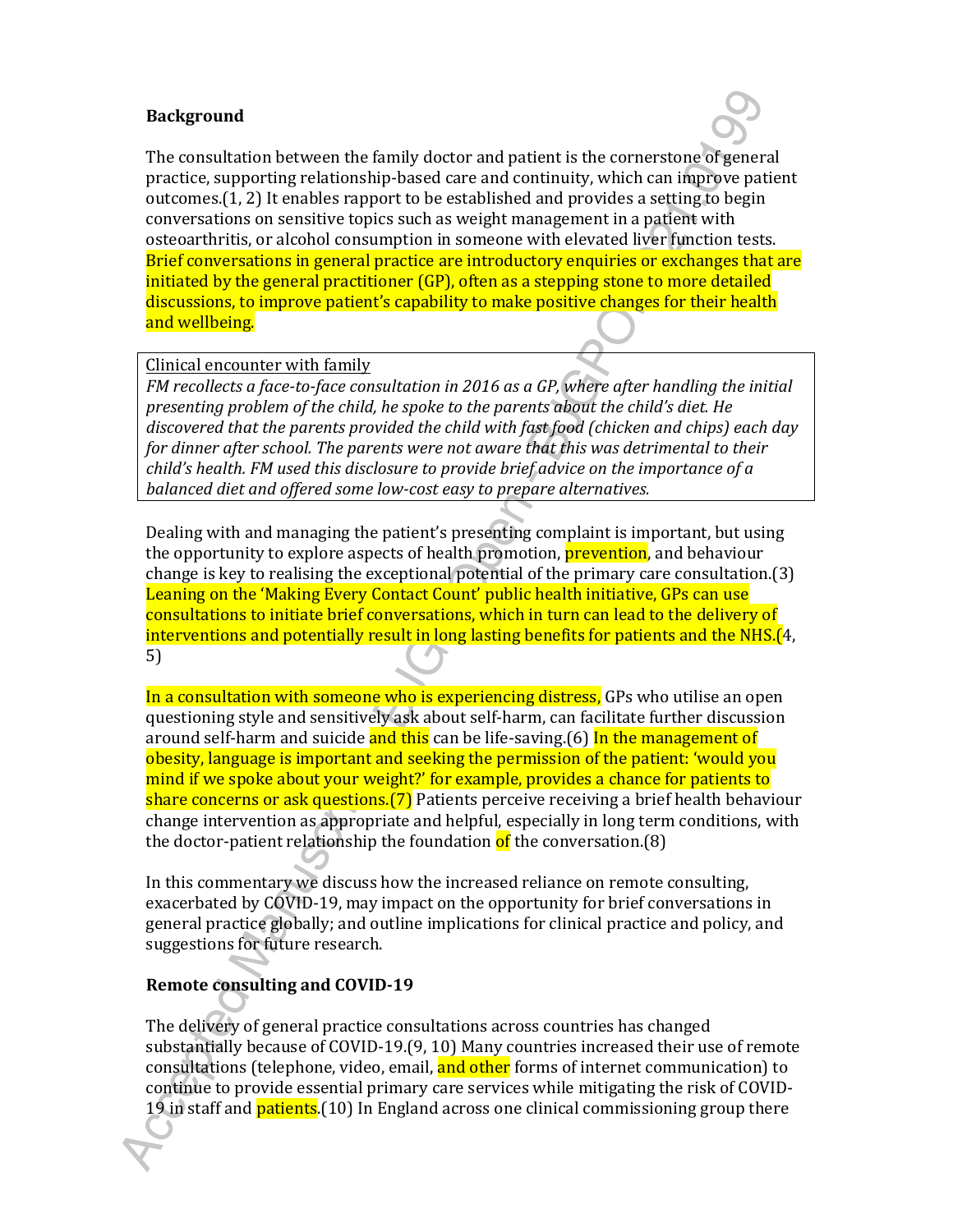was a 58% increase in telephone general practice consultations in early COVID-19 (April 2020) compared to 2019: video and e-consultations were noted to be 1% or less of consultations.(11) For many primary care clinicians this required on the job learning and necessary engagement with new technologies as they came to rely on these alternative approaches in a short space of time.(12)

#### **Communication in remote consultations**

Different communication mediums have different strengths and weaknesses as modes of consultation. Telephone consultations are acceptable to both GPs and patients and seen as an appropriate consultation mode for non-complex single concerns, including new acute problems, where patients may be asked to attend later for a face-to-face consult.(13) The subtle features noticeable during a face-to-face consultation such as observing body language (sitting uncomfortably or looking away) and non-verbal cues (a wince or a facial reaction) are however lost in a telephone consultation.(14) Patients who perceive they don't communicate well described a lack of trust in telephone consultations and preferred to see a doctor face-to-face where they may be able to better articulate their problems. (15)

Video consultations result in varied experiences for patients reflecting the complexity of using these in practice. Research has shown that patients can encounter difficulty in establishing a doctor-patient relationship using video, feel rushed, and have **trouble** with turn taking.(16) Conversely, when used as a method of follow up in the context of an existing doctor-patient relationship, patients appreciate the visual element of a video consultation over and above what is achievable in a telephone consultation.(17)

A recent systematic review found that primary care clinicians described concerns with e-consultations (email or online messaging) around the potential negative effect on the doctor-patient relationship due to the need for GPs to use non-technical language; however, the ability to communicate immediately and in some patients, their access to notes, enhanced trust and communication, and strengthened the therapeutic relationship.(18)

These findings demonstrate it is crucial to develop doctor-patient rapport when using a new medium and this in turn can enable brief conversations to occur. If FM undertook a telephone or e-consultation in the above consultation, he would not have seen the child's size or perhaps the parents would not have felt comfortable talking about food habits, and therefore the opportunity for the brief conversation may have been lost.

### **Missed conversations are missed opportunities**

To maximise the opportunity for brief conversations, establishing GP-patient rapport in remote consultations is crucial. Missed brief conversations are missed chances for promoting good health and well-being in general practice. In the long term, losing the opportunity for brief conversations may impact on patient populations, especially in those with long-term conditions where the potential for positive change may be greatest, and subsequently negatively burden primary care services and systems. This requires ongoing evaluation as remote consulting becomes more established in general practice.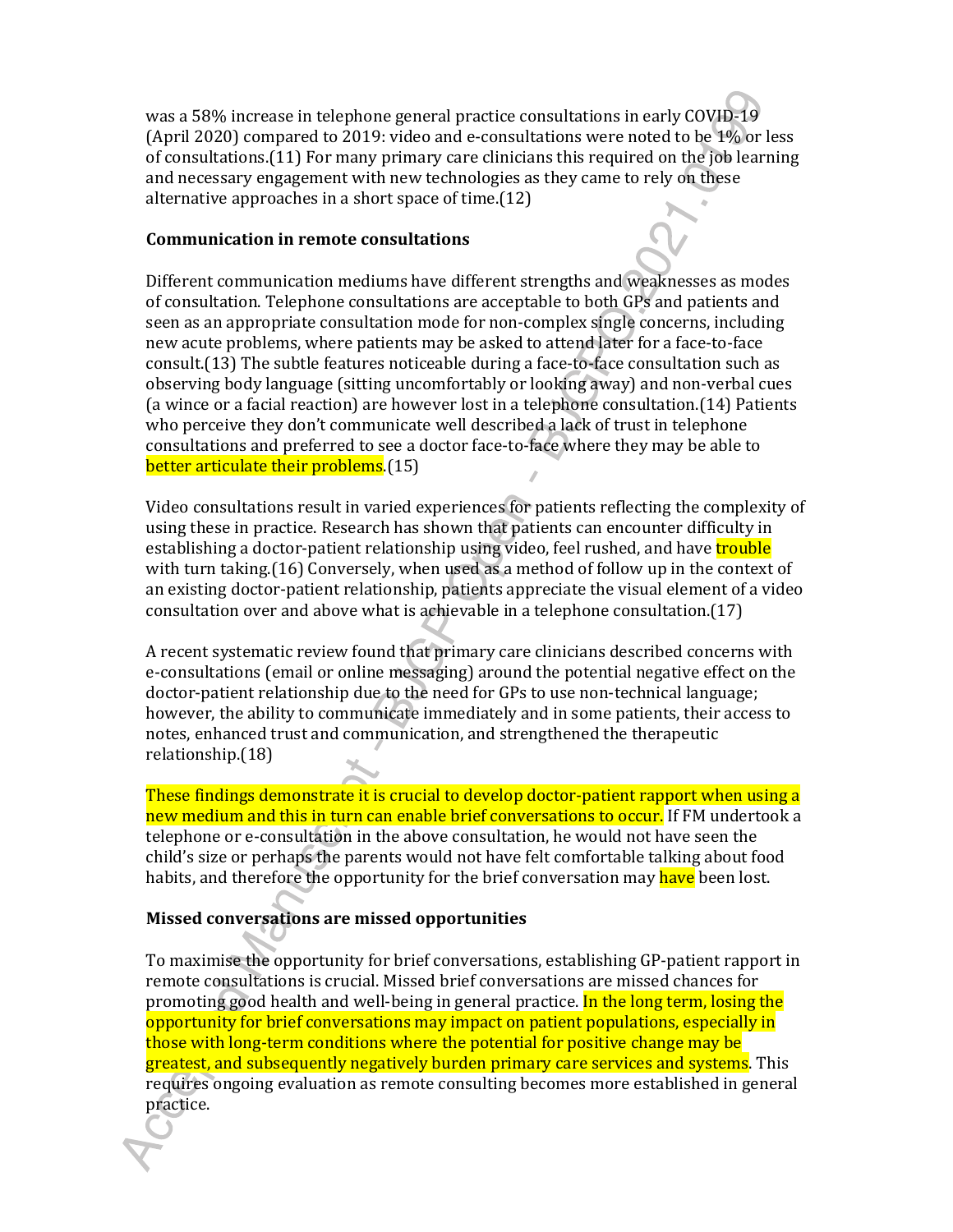#### **Implications for practice, policy, and future research**

The capability of clinicians to adopt and confidently use remote consultation methods, which most GPs have not trained in, cannot be assumed and evidence-informed training will need upscaling. In addition, GPs need to be aware that consulting remotely may affect rapport-building and consider this when initiating brief conversations. Policymakers need to **contemplate** the growing evidence on relationship-based care and ensure this is protected and encouraged in a COVID-19 context with growing time constraints: this should be prioritised by primary care systems worldwide.

Retaining relationship-based care at the heart of the general practice consultation will enable brief conversations to continue for the benefit of patients, the public, clinicians, and health services. Future research should prioritise how the range of remote consultation options can support patients in their ongoing care. Conversation analyses across different modes of remote consultations would enable an in-depth examination of how brief conversations occur. The views of patients and clinicians on remote brief conversations need to be explored to establish what elements would be acceptable and useful, therefore informing best practice recommendations for general practice.

Funding: FM is funded by a NIHR Doctoral Fellowship (NIHR300957). Hassan Awan, VS, and AP are funded by Wellcome Clinical Doctoral Fellowships. CCG is part-funded by the NIHR West Midlands Applied Research Collaboration. Helen Atherton is part funded by Research Council of Norway and NIHR grants: NIHR128268 and NIHR202614. The views expressed in this publication are those of the authors, and not necessarily those of the NHS, NIHR, Wellcome Trust, or the Department of Health and Social Care.

Competing interests: Helen A spoke on relationship-based care at RCGP Annual Conference 2021, and is a member of the Evaluation Steering Committee, Digital First

Primary Care, NHS England.